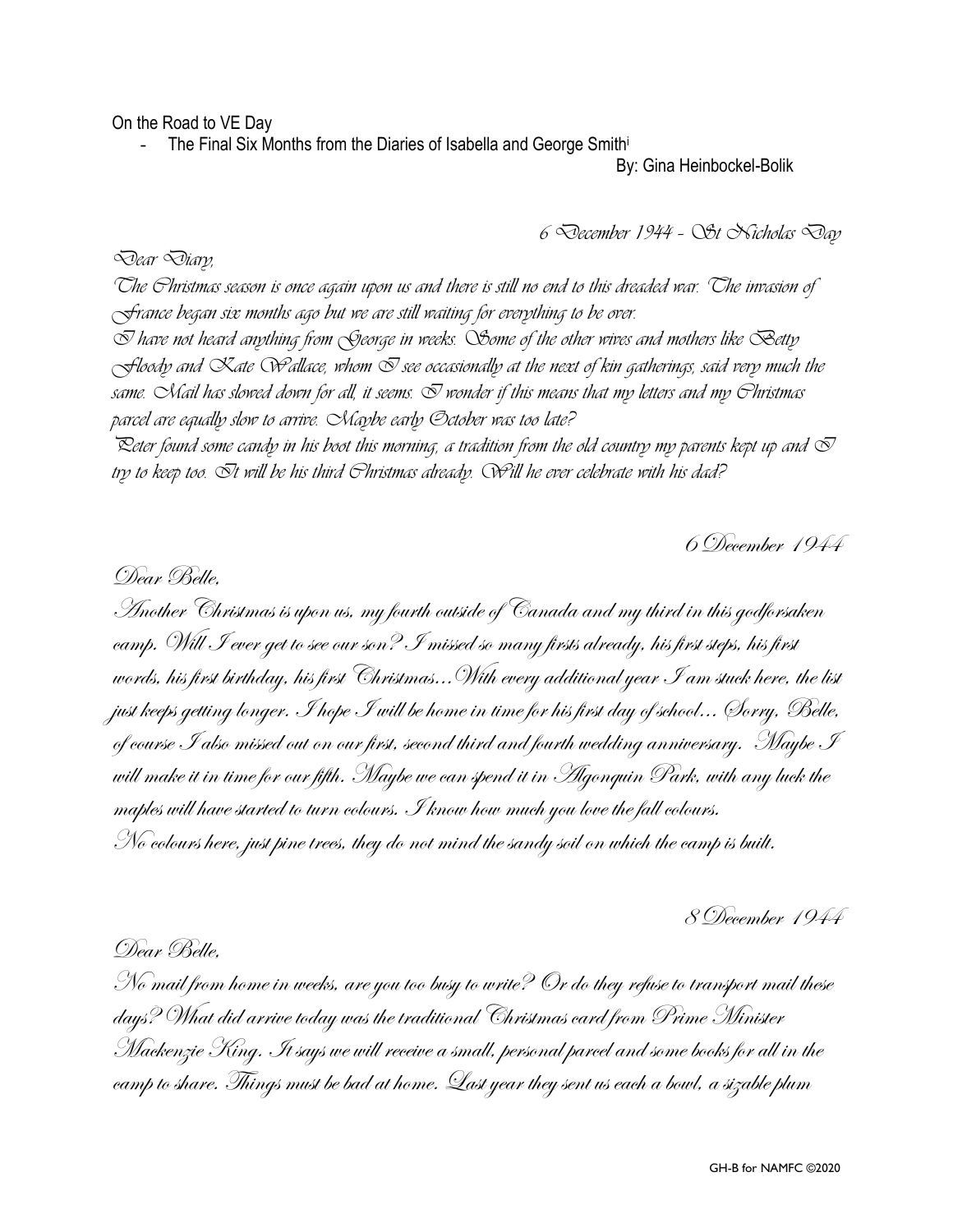pudding, and some toiletries like a toothbrush and shaving soap. For the collective parcel, we received cooking utensils, hard candy and gramophone records. Or are they anticipating the war to be over any time soon and telling us that we have no need for such things anymore? One can only hope, but some days hope is in short supply around here…

*11 December 1944* 

#### *Dear Diary*

*Spent another evening with our neighbourhood volunteer group packing parcels to be sent overseas. It started to snow as I walked home. I love how the flurries swirl around the lamp post in front of the house.* They are forecasting a few inches. Maybe it will be a nice white Christmas this year.  $\bar{\mathbb{U}}$  wonder if *George has snow already. Hopefully he got the parcel I sent two months ago, those knitted socks and mittens will keep him warm.*

*12 December 1944*

#### *Dear Diary*

 $Q$  *What storm we had over the past 20 hours. They say we got over 22 inches.*  $Q$  *am glad*  $Q$  *was able to find a pair of winter boots for Peter last week. Shoes are hard to find these days. There was no way to get to work today. One streetcar even tipped over, and they called for volunteers to help clear the streetcar tracks.*   $\oslash$  spent much of the afternoon trying to clear the path to our coal chute as we are waiting for a delivery. *Ethel was trying to help but at her age, she really should not shovel snow. George would never forgive me if anything happened to her.* 

23 December 1944

Dear Belle

Today our spirits were lifted a bit, despite the cold and bleak mood, as the Christmas parcels from the Red Cross came through. Food rations have been reduced for so long and that dark German bread is not to my taste. But of course you eat just about anything when you are hungry. The parcel contained the following items:

Can of Turkey, can of honey, can of butter, can of cheese, can of deviled ham, can of Vienna sausage, can of cherries, can of jam, can of nuts, can of candy, can of plum pudding, pack of dates,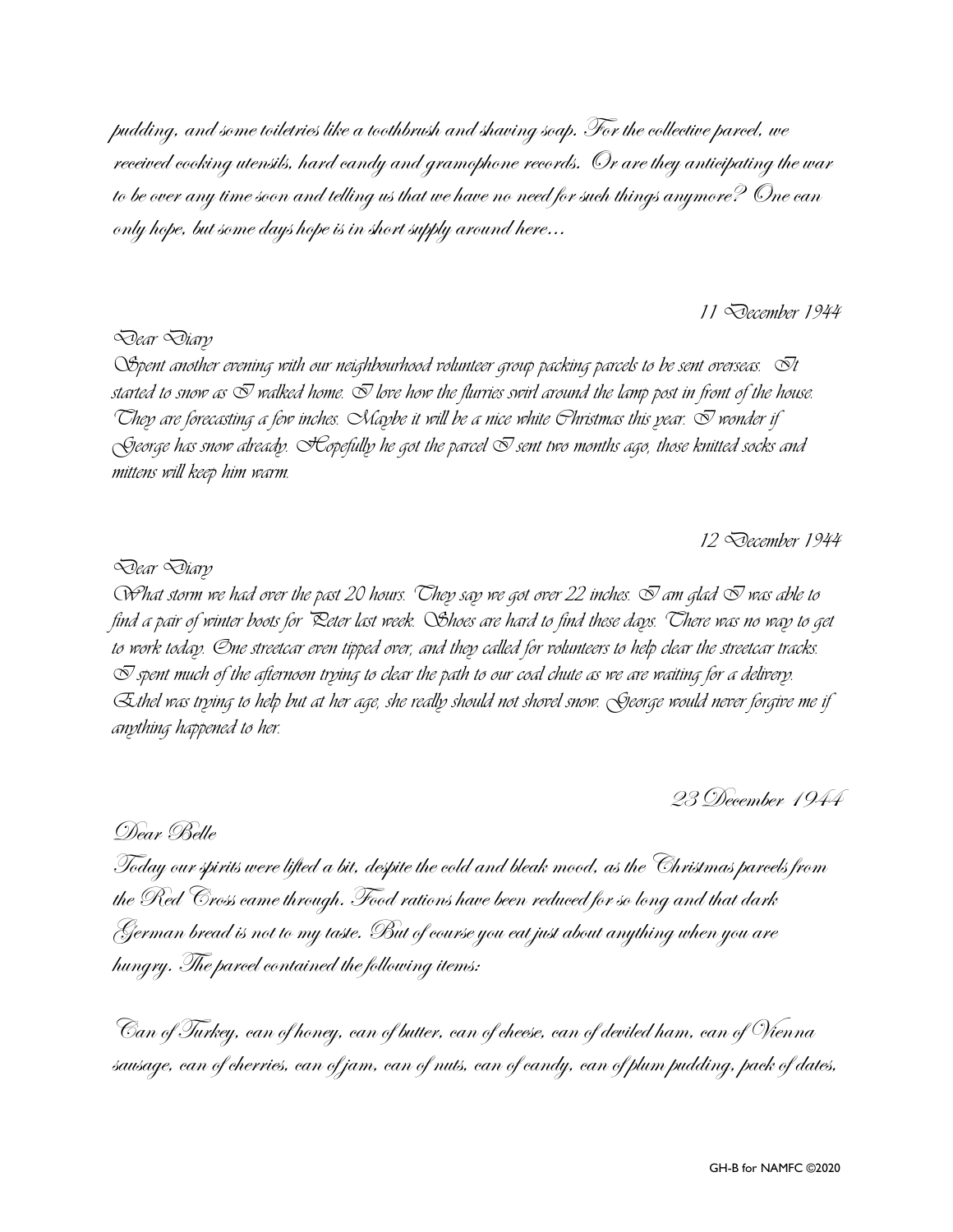pack of tea, box of bouillon cubes, fruits bars, a wash rag, a pipe, a pack of pipe tobacco, 3 packs of cigarettes, 4 packs of gum, a deck of cards, a game and two pictures.

Tony, a fairly new addition to our camp, was a chef before the war and he will create a nice dinner. We are a lucky bunch to have him. The boys in my room always pool their food to get a better meal and they happily do the dishes or help with food preparation in return.

25 December 1944

### Dear Belle,

It snowed overnight, about 6 inches, which makes the camp look peaceful. But Christmas was less festive this year than in the past. Some of the guys made decorations out of tin which there is still an abundance of, even with the reduced number of Red  $\it{Cross}$  parcels.  $\it{Our}$  camp choir got together to sing and we could hear the songs from the other compounds. The Americans performed Handel's Messiah, we sang Auld Lang Syne among others. For dinner Tony cooked up the contents of our Christmas parcel and he gave the dishes some fancy names. Imagine "Dinde Roti aux Chipolata avec Pommes Frites" and "Pets de Nonnes aux cerises". Can you tell that he is from Montreal?

*25 December 1944 – Christmas Day*

#### *Dear Diary,*

 $\bar{\varnothing}$  think  $\bar{\varnothing}$  will remember this Christmas for a while. We still have all that snow on the ground, which *makes for such a peaceful mood – ah peace, how I yearn for thee -. There weren't many presents under the tree this year. Ethel loved the scarf I had bought for her and Peter played with his wooden toys for much of the day. Wrhen*  $\sigma$  *opened the front door this morning,*  $\sigma$  *almost stumbled over a wooden sled that had been put on our front porch. A note said "Merry Christmas, Peter." While I was still contemplating*  who may have dropped this off,  $\odot$  noticed a letter peeking out of the mail box.  $\cal A$  Christmas card from  $\cal M$ r. *Davis who lives a few houses down across the street. He said he made the sled for Peter. When I told Ethel, she suggested that we should invite Mr. Davis for dinner since he was a widower and both his sons were serving with the air force and would not be home. He had only moved to our street last spring, so I do not know him well but clearly Ethel had talked to him. I grabbed Peter, put him on the sled and walked over to thank Mr. Davis for his gift. He told me that he liked to work with wood and that making the sled had kept him busy. When I asked if he wanted to join us for our Christmas dinner, he was a bit*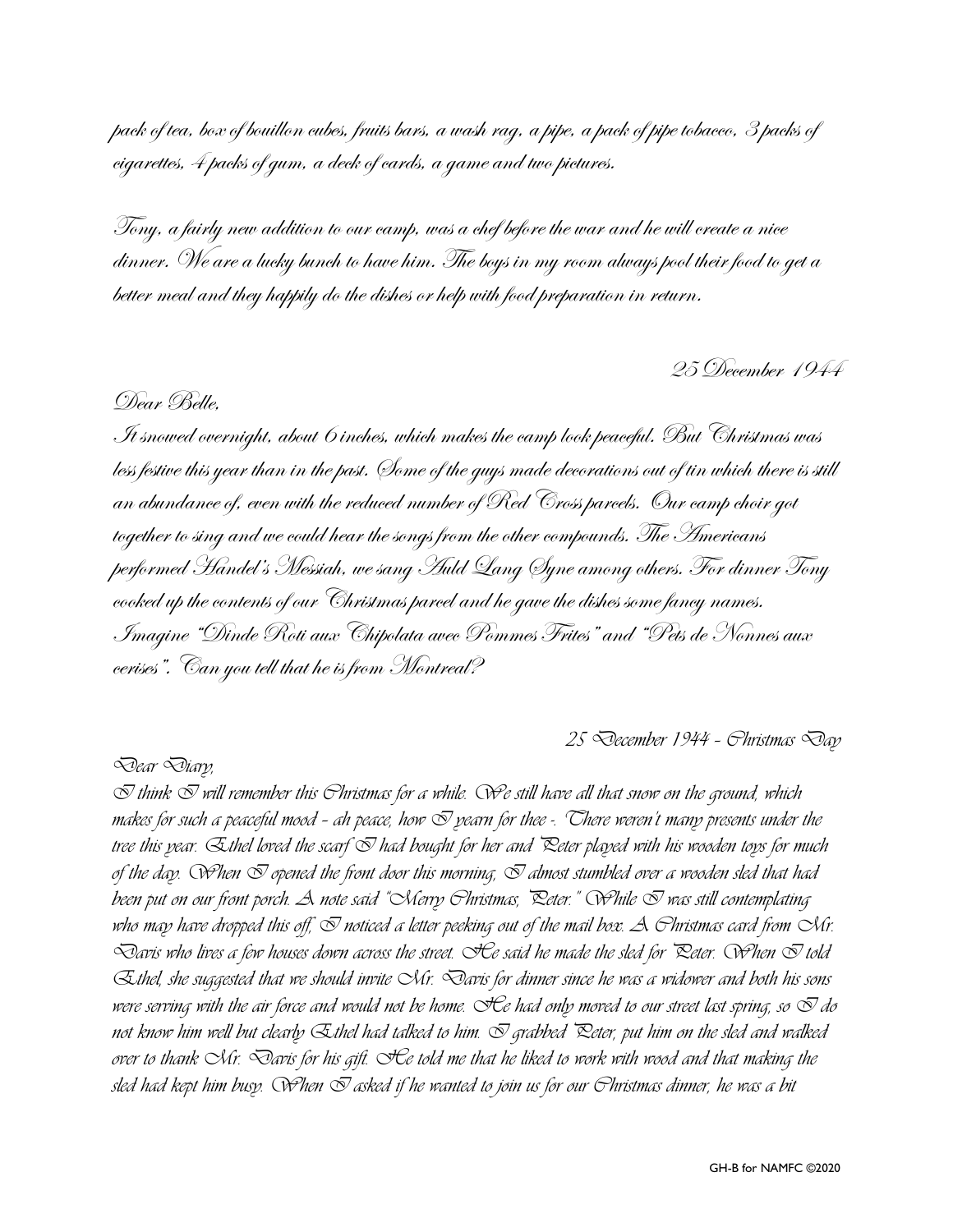*hesitant at first, but then he agreed, saying that it would be nice to have company. He arrived later in the afternoon and brought a bottle of French wine and two lovely lavender soap bars; one for Ethel and one for me. I have not had wine in so long. Mr. Davis is a veteran of the First World War, we found out, and his one son is an instructor at RCAF Station Rivers in Manitoba while the other is a pilot with 419 Squadron. It was a lovely way to spend Christmas. I hate to admit it, but for a short while life seemed almost normal again. But now as I write this, I wonder what Christmas was like for George, and*  $\mathcal{\nabla}$  *feel a bit quilty.* 

1 January 1945

Dear Belle,

The mood in camp is somber as we enter yet another year. We hear that a big German offensive in Belgium failed. How much longer will this go on?

*1 January 1945 – New Year's Day*

*Dear Diary*

*We spent New Year's Eve with the Andersons next door. They had invited about 20 neighbours.*   $W$ illiam  $\triangle$ avis was there too and  $\triangle$  am beginning to wonder how well  $\triangle$ thel knows him.  $\triangle$ Kaybe the *Christmas dinner invitation had been her plan all along. Ah, good old Ethel.* 

*2 January 1945*

*Dear Diary,*

The results of pesterday's municipal elections were announced and Robert  $\mathcal C$ Baunders was elected mayor.  $\mathcal \bar V$ *am a bit surprised as he is only 41 years old and many thought Mayor Conboy had handled the snow storm really well.*  $\mathcal{\nabla}$  *quess some people wanted change as*  $\mathcal{Q}$  *Saunders had a large majority.* 

5 January 1945

Dear Belle,

Looks like this winter is going to be just like the last ones. There is a lot of snow on the ground and temperatures have been below freezing. The frozen fire pond serves as a skating rink once again. If we are still here in the summer  $\sim\mathcal I$  sure hope not - please send skates in the fall.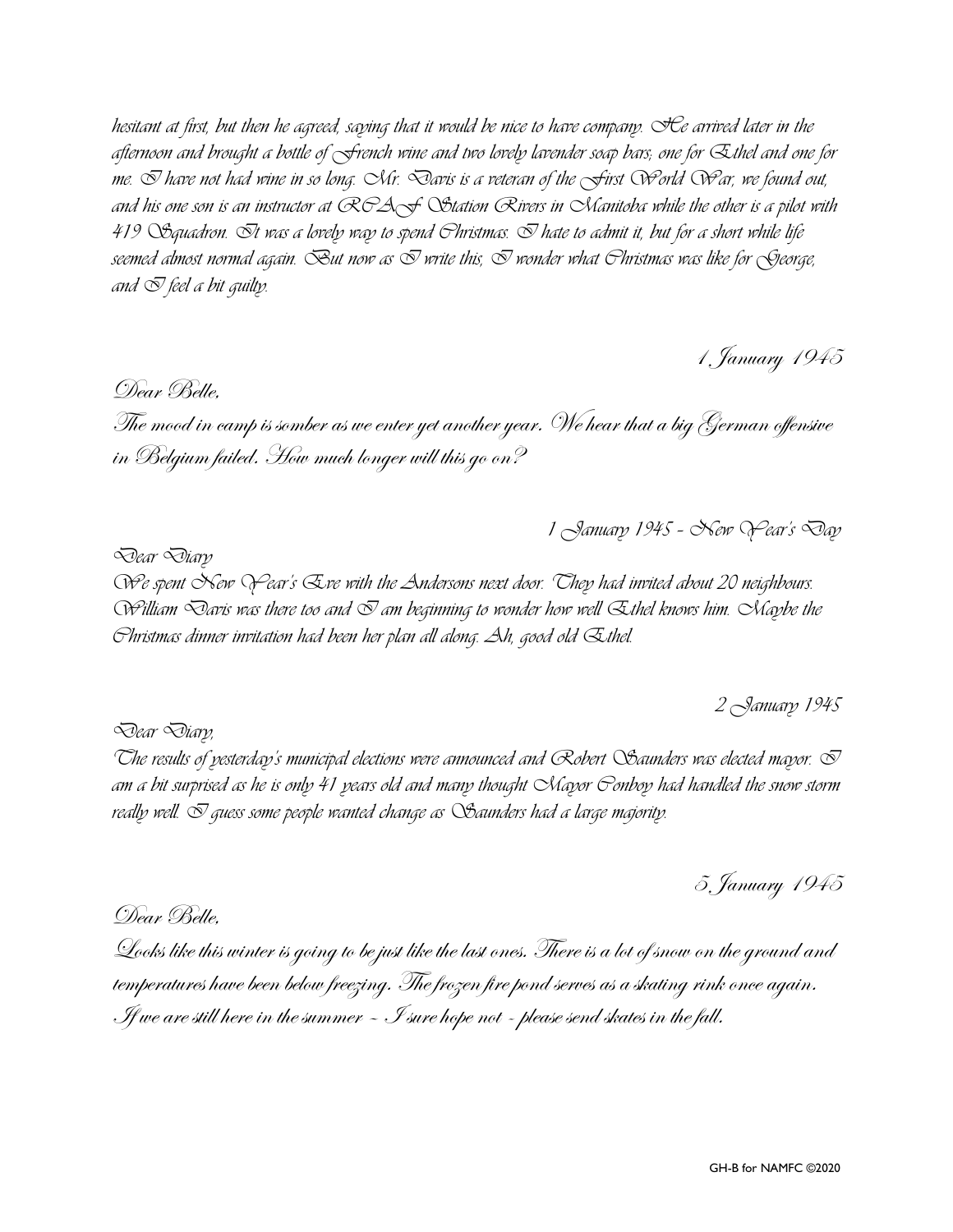Dear Belle,

Your Christmas parcel finally arrived. Thank you for the socks and mittens. It has been cold here the last few days. I cannot believe how much Peter has grown, and to think that the picture is already four months old. You look as lovely as I remember you. Can hardly wait to take you in my arms again one day.

# 17 January 1945

# Dear Belle,

Rumours are spreading in the camp that the Russian army is moving west. There is growing unease amongst the Kriegies as we speculate what will happen when the Russians reach our camp. Will the German leave us behind? Will they use us for some bargain? Some have heard that the Russian do not treat prisoners of war well, rather they see them as traitors. Who knows what liberation means to them. Some of us decided to make preparations since there is not much else to do these days. We try to build simple sleds and sew backpacks to carry extra stuff in case we get marched out.

# 26 January 1945

# Dear Belle,

This morning we heard some shelling in the distance. Over the past few days we have also spotted some Russian planes flying overhead, spotters we think.  ${\mathcal H}$  clear indicator that the Russians are on the move and making good ground. Camp guards are nervous but no word.

# 27 January 1945

# Dear Belle,

This evening we were told to pack and be ready to march out of the camp within the hour. The Kommandant claims it is to keep us safe from the Bolsheviks. So they will evacuate us rather than leaving us behind. Terribly cold day, snowing. We scrambled to get dressed for the march and to pack our sparse belongings. There is more than anyone can carry. Hard to believe. So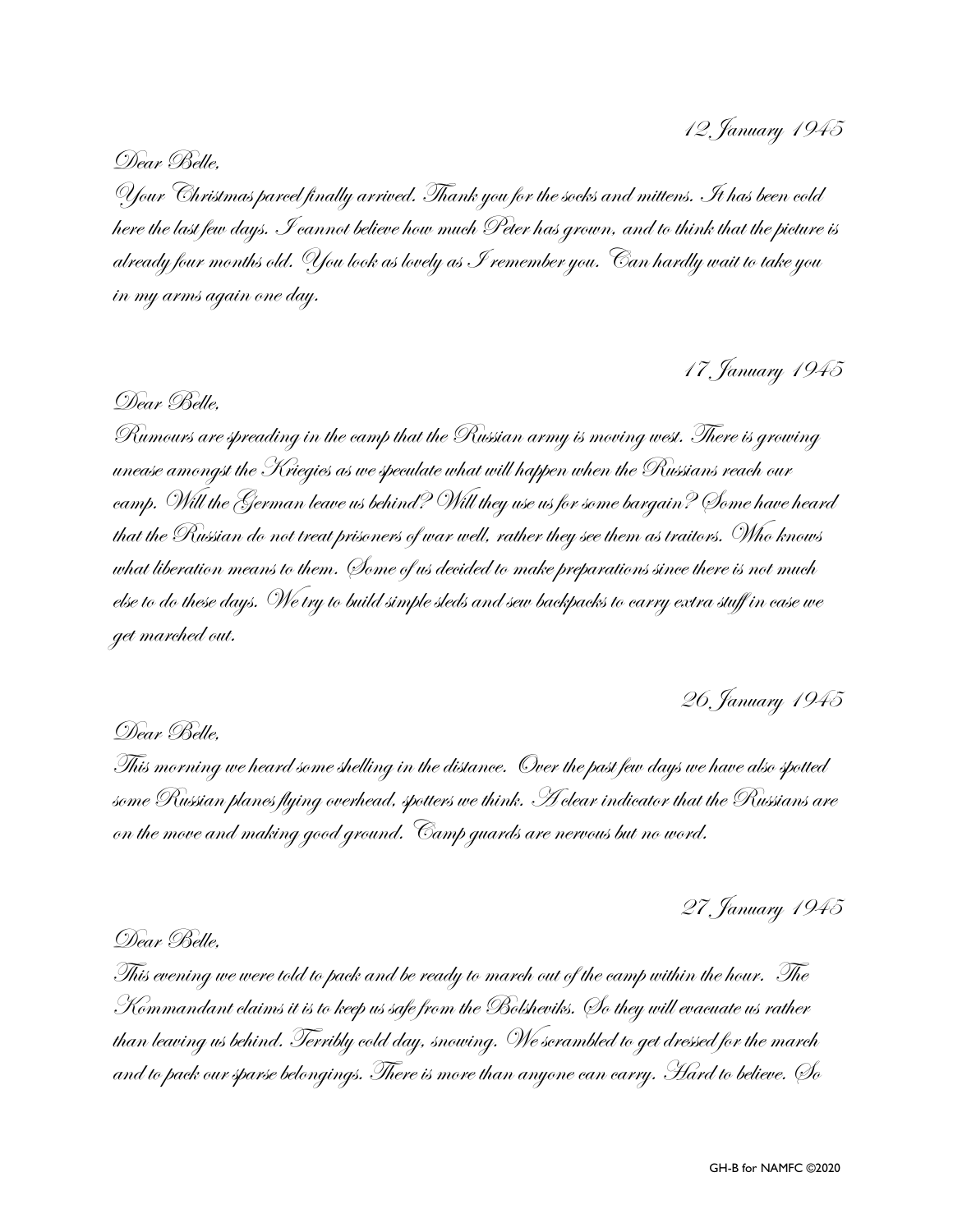we need to make choices. Warm clothes and food for sure. Still have some cigarettes, our unofficial currency, I kept to trade for other things. Some suggest keeping them to trade with the Germans. I decided to part with some in order to keep my diary. Not sure if the Germans have much to trade these days. Our rooms are in shambles as the boys took whatever they could use to make more sleds. Now waiting…

28 January 1945

Guards kept delaying march several times. Final call came at 2:30 in the morning. Were told to grab Red + parcel at camp exit. Many could not carry a full parcel. Boxes were opened and many things left behind, such waste. Our room shares sled, took turns to pull. Walked for over four hours, stopped in Halbau. Most food too frozen to eat. Lots of discarded items along the side of the road. Told we were halfway to night rest in Freiwaldau. Village too small to house us. Moved on to Leippa. Some of us found room in large barn, others slept in fields around it.

29 January 1945 Marched on. Snowed the whole day. Reached town of Muskau in the evening, over 36 hours on the road. Things a bit better. Organized quarters for us. Scattered all over town in whichever buildings can shelter people. Boys from my room and I billet in pottery. Got soup and some food. Told we would stay for a couple of days before moving to Spremberg.

1 February 1945 Were told this afternoon to prepare to walk out this evening. Weather improved, sleds soon will be of no use, guys try to barter for something with wheels. Tony got us a pram, smaller though.

2 February 1945 Left Muskau late last night. Had to leave John behind, too sick to walk. Snow so wet. Made it to Spremberg by mid-day, housed in barracks of reserve army division. Got hot food and warm water to wash. Soon on the move again to train station. Were told our final destination, a navy camp in northern Germany.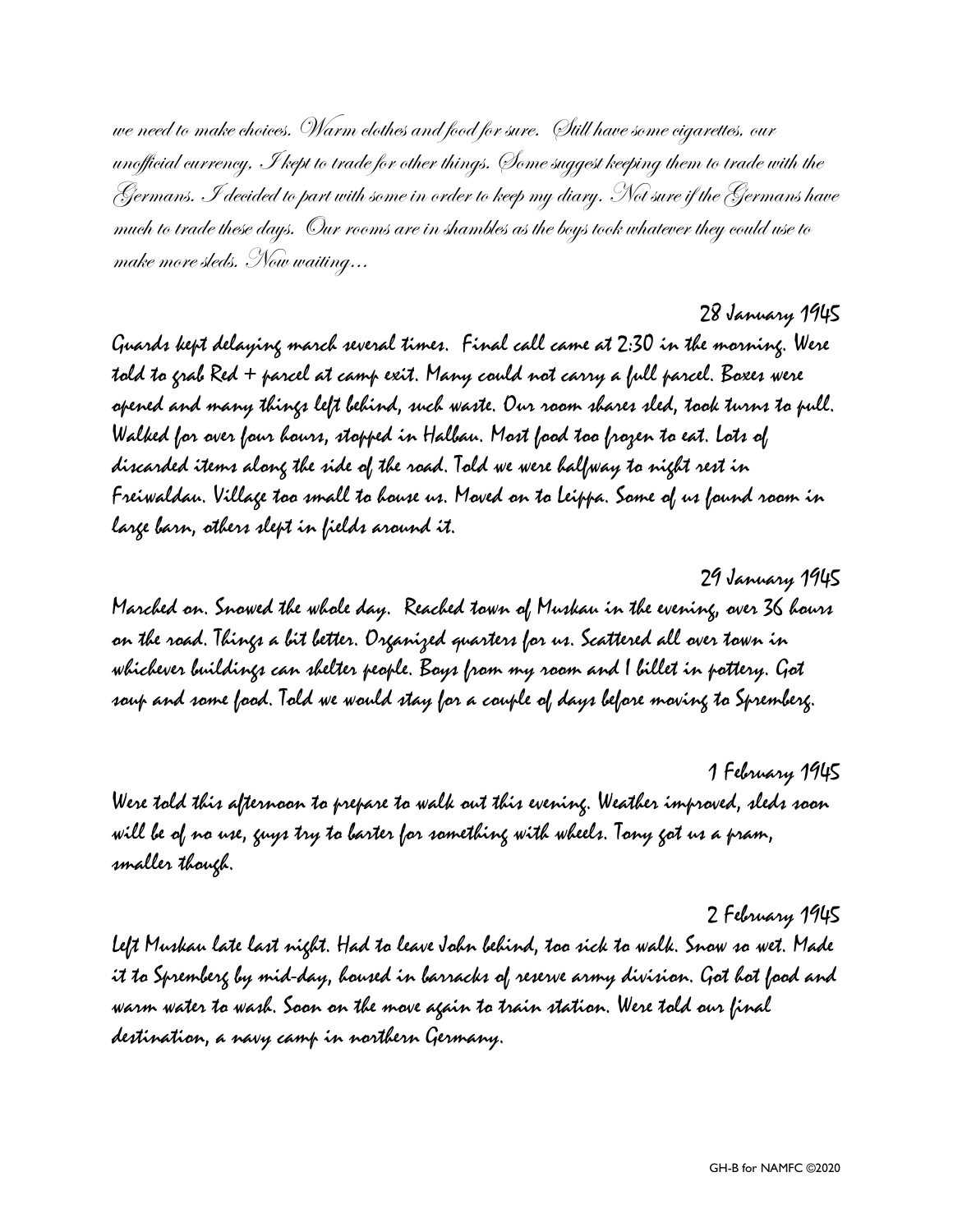# 4 February 1945

# Finally arrived at new camp. No beds, just wood shavings. So tired.

5 February 1945

# Dear Belle,

What an ordeal this was. I finally have time to write in more detail. We arrived here late in the afternoon yesterday but had to stand in the rain in front of the camp for hours as the guards had been ordered to search each one of us before we could enter. At Spremberg about 45 of us were put into rail cars meant for six horses or cattle, no room to lie down. The journey took two days with no food and little water. Train stopped a couple of times which was good as the rail cars had no toilets. Our train ride ended in Tarmstedt but then we still had to walk a couple of miles to the camp. It is called Marlag-Milag Nord and was once a camp for navy POWs. Not much here, little furniture, no food, no fuel. Rumours have it that the Navy POWs ransacked the place before they were evacuated. Well, we did not exactly leave our camp in move in condition either. Much of what we have is what we brought ourselves. We have come so far, yet home still seems no closer. Many guys are pretty sick, but you need not worry, all I have is some blisters on my feet.

27 February 1945

## Dear Belle,

We finally got some furniture, steel cots for all and some utensils and our tin bashers have been busy making a new stove. Weather here is very different from Sagan, not as cold but wet and rainy. Clothes and blankets always feel clammy.

8 March 1945

## Dear Belle,

Today was our first sunny day since we got here. We crammed together to sit outside with our backs to the barracks facing the sun. I closed my eyes and imagined I was sitting in our garden at home. Some days I fear that it will never happen.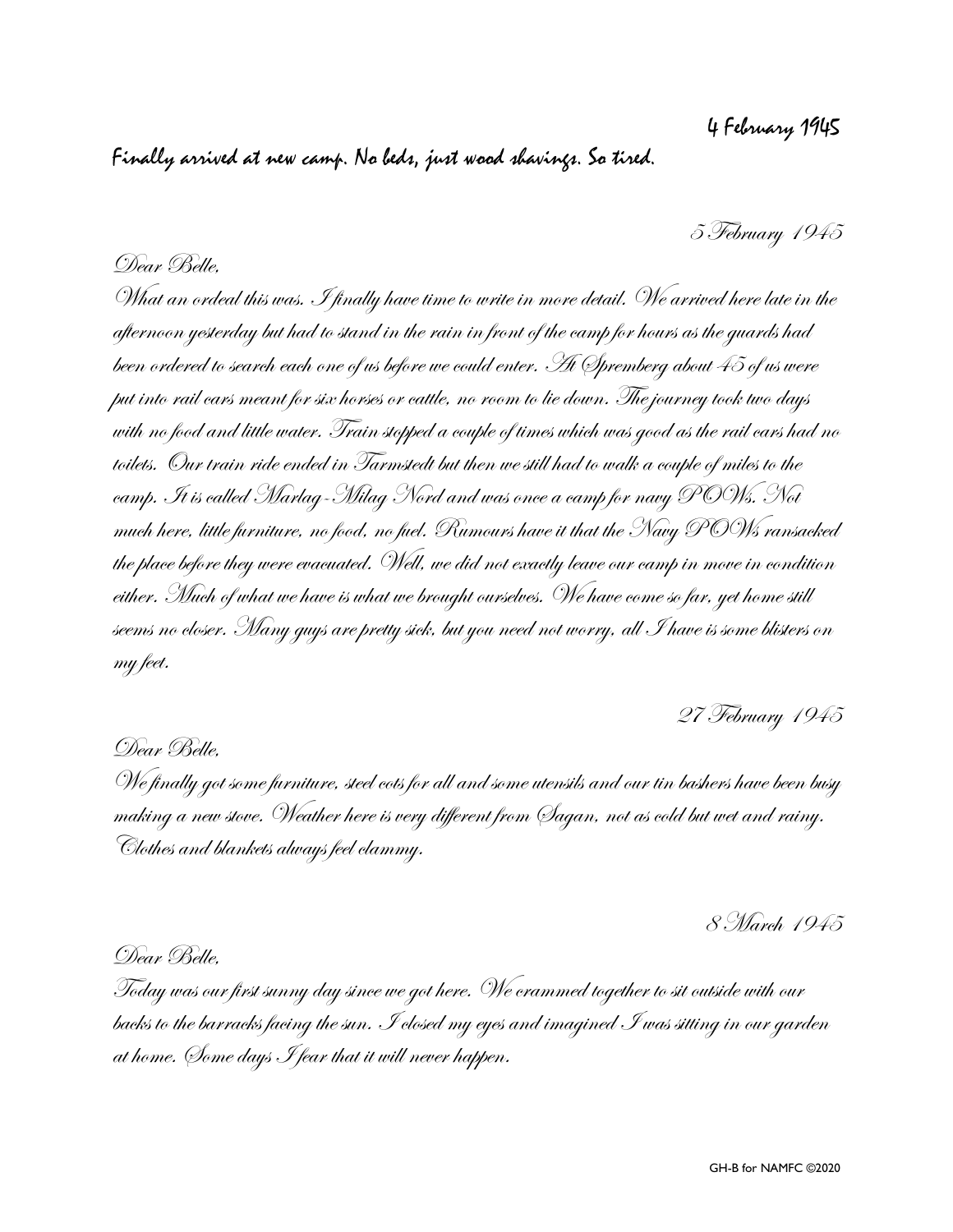Dear Belle, Happy Birthday. Another one that we are apart. Maybe five will be a charm for us. I am not sure if my card reached you in time. I sent it before Christmas.

*18 March 1945*

*Today I celebrated my 27th birthday, another one without George. His birthday wishes arrived on time though. He had mailed the card in December. Some of the gals from work took me to The Imperial to watch The Seventh Veil. It was a nice change from knitting mittens or socks with Ethel and Florence in the evening.*

25 March 1945

# Dear Belle,

*Dear Diary,*

Today was a somber day as we marked the first anniversary of the escape and the murder of our comrades. The SBO organized a memorial service.

1 April 1945

# Dear Belle,

This miserable war will come to end soon, I am certain. For the past two days and nights we saw countless planes flying overhead, and we heard bombs going off in the distance. Hamburg and Bremen must be the targets with their shipyards and oil refineries.

*1 April 1945 - Easter Sunday*

*Dear Diary,*

*We made our way down to the lake to participate in the traditional Sunnyside Easter Parade. It came of no surprise that William accompanied us. We met up with a few other neighbours as we all took the Queen Street streetcar. It was a nice warm day and it was amazing to see how well dressed people were despite some of the shortages. William took us to the Savarin for lunch. What a treat that was.*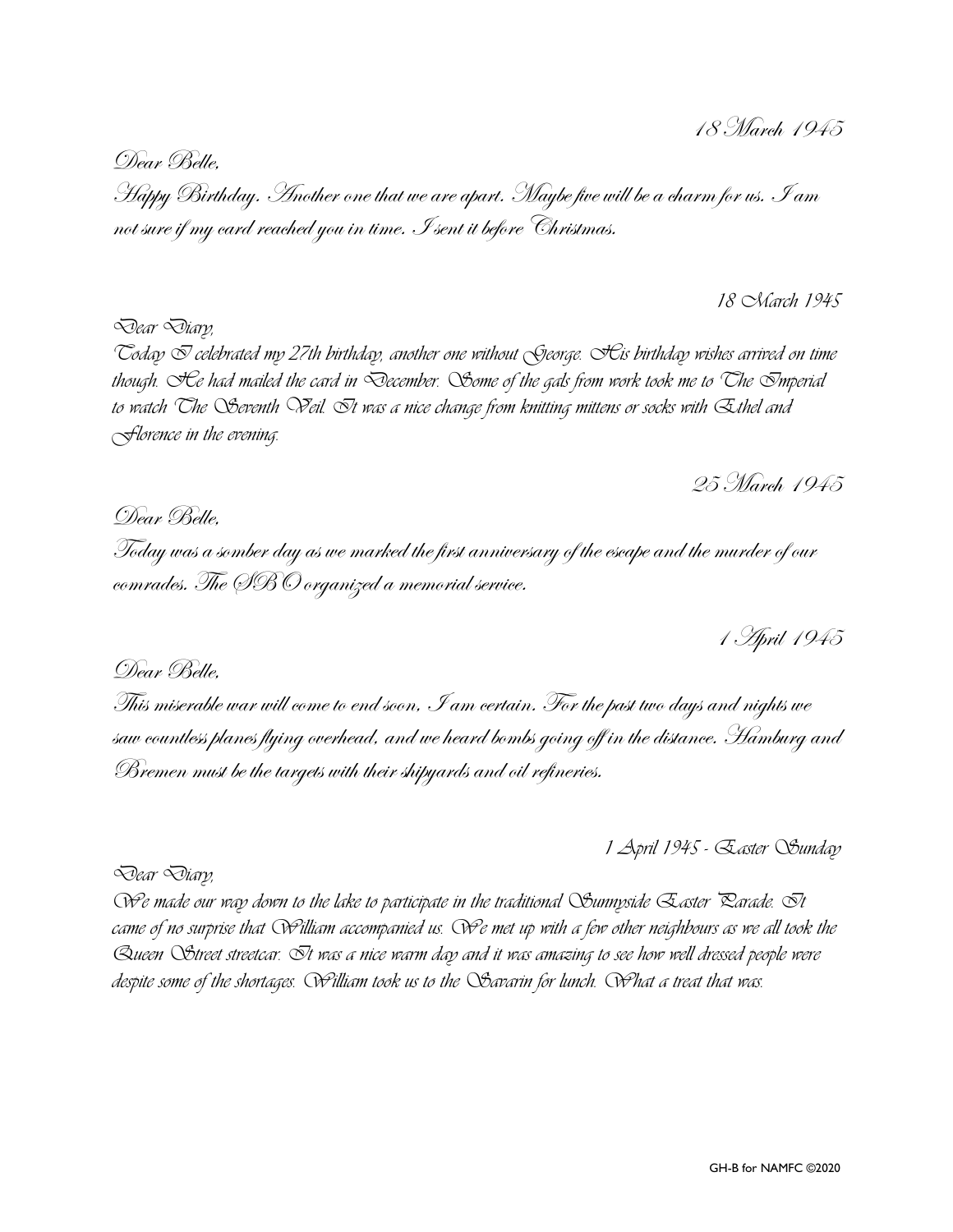9 April 1945

Dear Belle,

This afternoon we were told to prepare for another march. The guards handed us Red + parcels and we once again tried to pack as much as we could. Group Captain Wray tried to delay the march as we heard rumours that the British army was getting close. It is also quite foggy out there this evening. Part of the camp was already on the move when they were sent back to camp. One last night here, for good or bad.

10 April 1945 Left the camp this morning, marching north east. Were strafed somewhere on the road by our own forces, mistaking us for German troops. Some chaps were unlucky.

Slow going, also got strafed again. Sleeping in fields.

*Dear Diary,*

*What sad news reached us this evening, when the radio reported the death of President Roosevelt. His funeral will be on Sunday. Truman is the new president. Hopefully it will not stall the end of the war*.

15 April 1945 Reached the river Elbe, can see Hamburg up stream. Camped on the bank, waiting to cross.

16 April 1945 Crossed river but only walked a couple of miles today. Skirting Hamburg. Good idea with all the raids.

*22 April 1945*

*Dear Diary,*

*With all the uncertainty these days, one came to an end today. The Toronto Maple Leafs won the Stanley Cup by beating Detroit 2:1. While I am not much of a Leafs fan despite having lived in this town now for over six years,*  $\oslash$  *prefer them over*  $\oslash$ *etroit.* 

12 April 1945

*12 April 1945*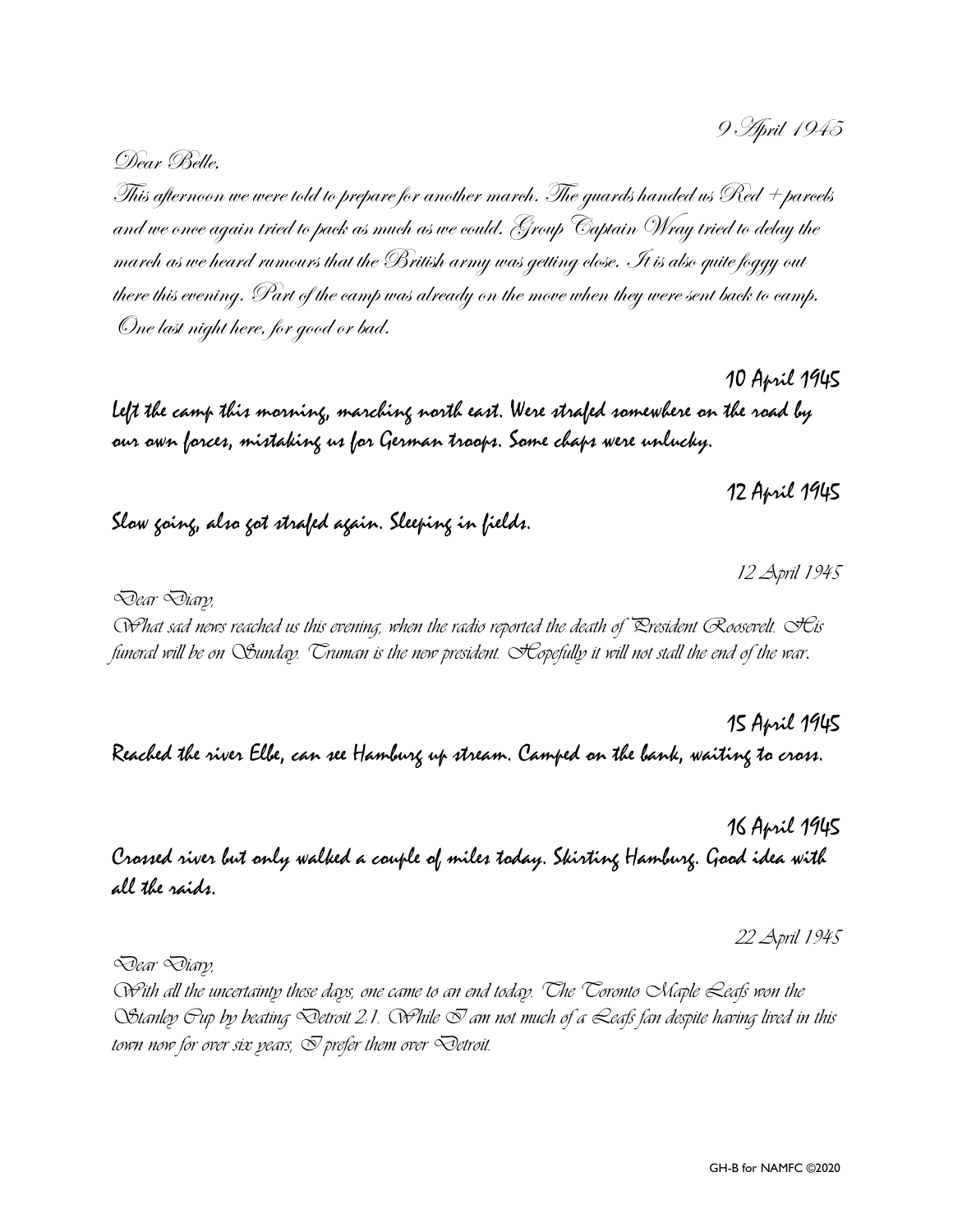Reached Hamberge. Saw lots of POWs on the move. Slept in fields and barns. Looks like we might stay here for a while. Some guards are gone.

28 April 1945 Another short walk of 5 miles or so. Rainy but we get to stay in large barn, part of a large estate.

Shelling is getting closer.

*Dear Diary,*

The radio reported today that  $\mathcal{H}$ itler is dead.  $\mathcal O$  pray this means that the war is over.

### British tank arrived at noon. We are FREE.

*Dear Diary, The end must indeed be near as the Globe and Mail today describes all the plans for VE-Day. It says that the day following an announcement of victory in Europe will be a national holiday. Ethel read the article to me as I prepared supper. We both chuckled that the first thing announced was the closure of all liquor stores, wine shops and breweries on that day. There are a lot of plans for the larger parks in the city, including fireworks in the evening. I am sure people in every household are yearning for this day to come soon.*

*7 May 1945*

*Dear Diary,*

 $\bar{\otimes}$ t is official, the war is finally  $\text{OVER}, \text{OVER}, \text{OVER}.$ 

 $\bar{O}$  *did not hear about the news until*  $\bar{O}$  *got to work. At lunchtime*  $\bar{C}$ *ip*  $\bar{C}$ *op*  $\bar{C}$ *<i>ailors told us to leave work* to join the street celebrations.  $\bar{\odot}$ t was a sunny day so  $\bar{\odot}$  went downtown together with some of the gals from *my shift. We e bought flags and streamers. Comorrow will be a national holiday. When*  $\mathcal D$  *got home, Ethel, Peter and I hugged for a long time. I told Peter that it would not be long for his dad to come home. The look on his face told me that he was still too young to understand much of what had just happened.* 

23 April 1945

*1 May 1945*

1 May 1945

2 May 1945

*4 May 1945*